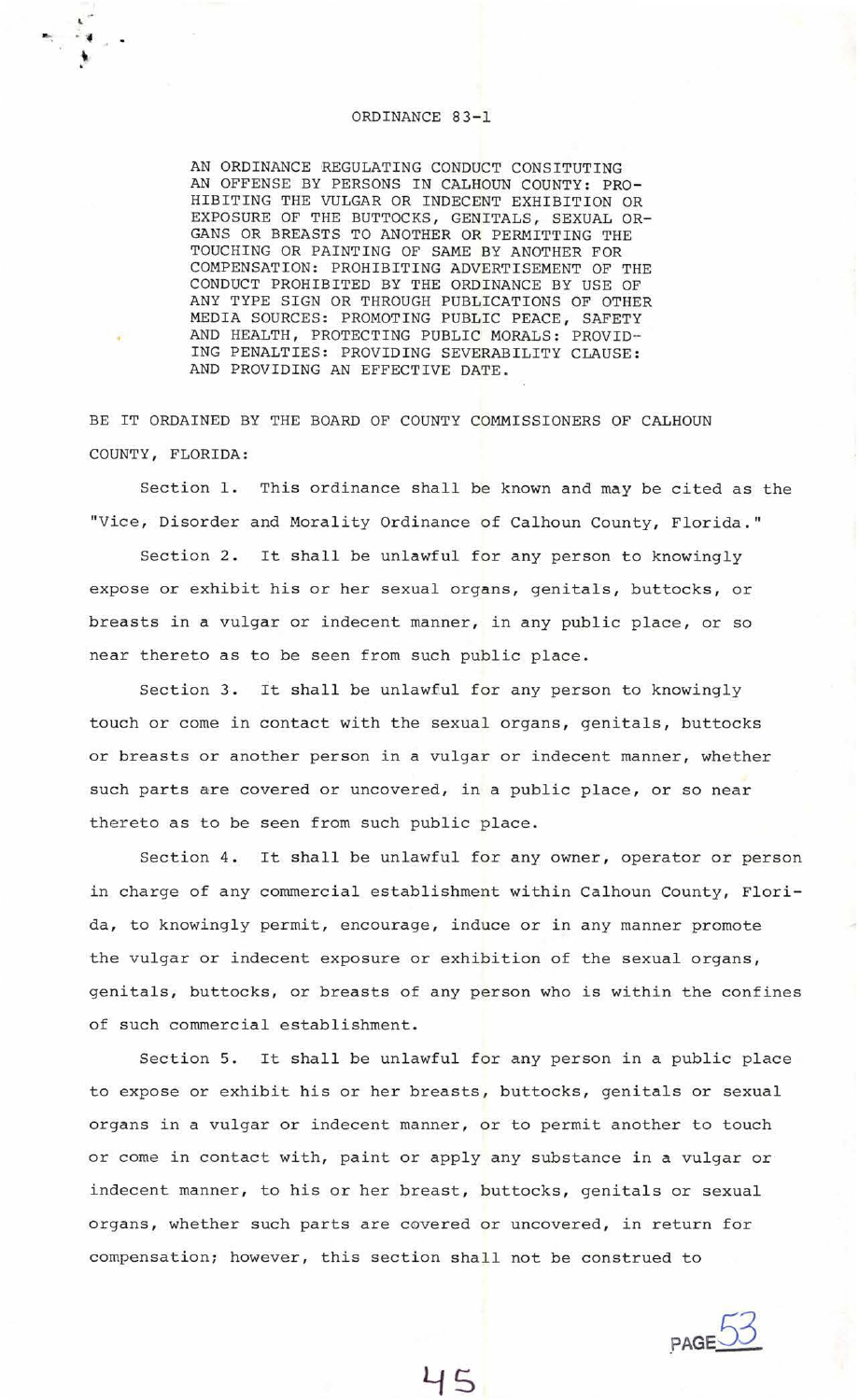prohibit acts done for bona fide medical purposes.

 $\mathbf{r}$ , ...

Section 6. It shall be unlawful for any person to erect, display, maintain, affix, attach or post, at any place in Calhoun County, visible from a public place, street, or right-of-way, any placard, banner, notice, billboard, sign, announcement, marquee or any other type of advertisement, whether permanent or temporary in nature, which advertises, directs attention to, encourages, solicits, induces, or in any manner promotes the conduct prohibited by this ordinance. It shall further be unlawful for any person to advertise, solicit, encourage, induce or in any manner promote the conduct prohibited by this ordinance in any telephone directory or other publication or through any other media source within Calhoun County.

Section 7. If any word, phrase, sentence, paragraph, or provision of this ordinance or the application thereof to any person or circumstance is held invalid or unconsitutional, such finding shall not affect the other provisions or applications of the ordinance which can be given effect without the invalid or unconstitutional provision or application, and to this end the provisions of this ordinance are declared severable.

Section 8. Any person or persons, firm or corporation or association of persons who shall violate or fail to comply with any of the terms or provisions of this ordinance on any day, upon conviction in the County Court shall be punished by a fine not exceeding \$500.00 and/or imprisonment in the County Jail for a period not exceeding 60 days. Each day during any portion of which a violation occurs constitutes a continuing separate offense.

Section 9. This ordinance shall take effect upon receipt of the official acknowledgment that this ordinance has been filed with the office of the Secretary of State of Florida.

**PAGE**<sup>54</sup>